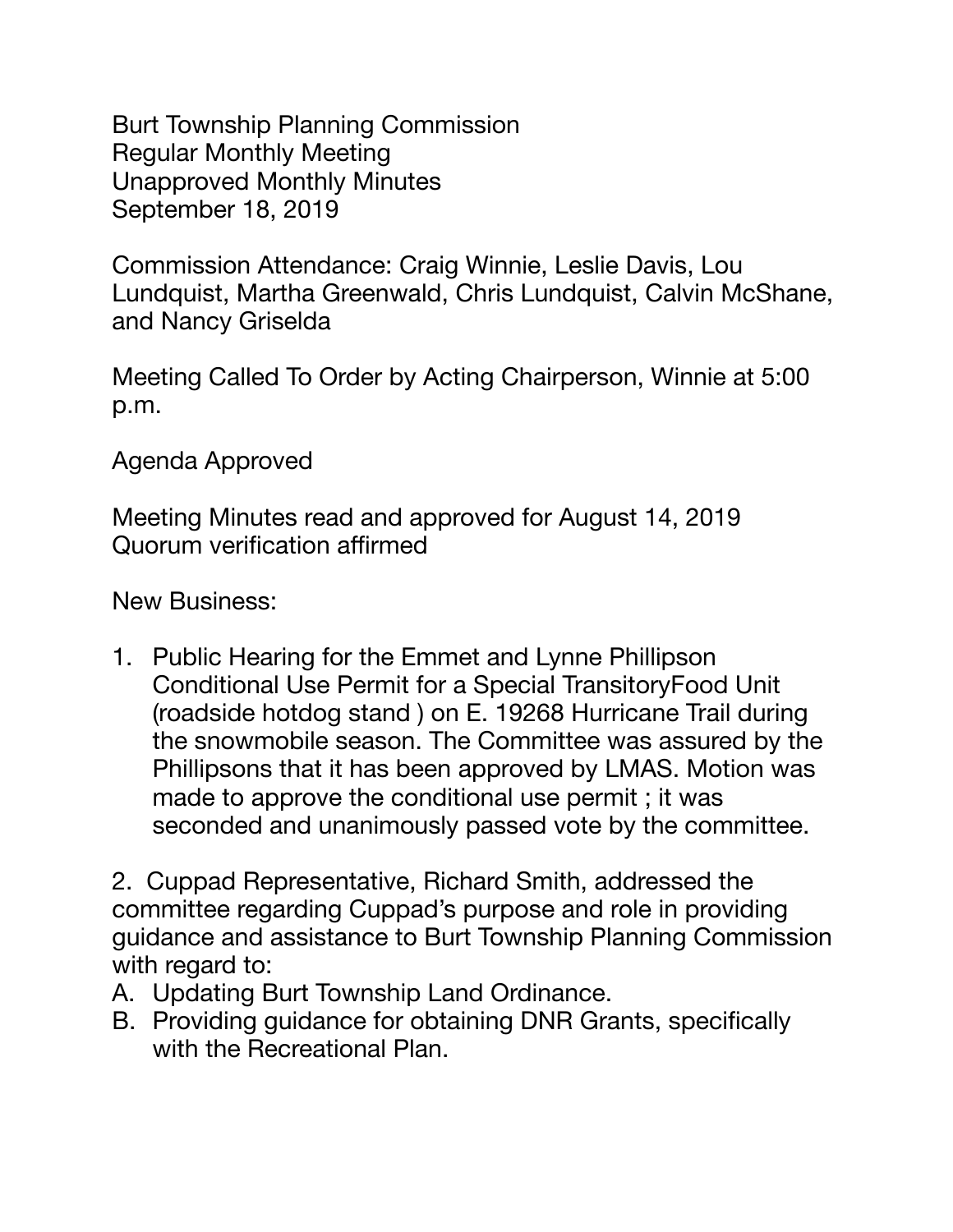- C. Educating Planning Commission on protocol, zoning representation guidelines to ensure there are no conflicts of interest.
- D. Developing a Master Plan.
- E. Preparation and completion of the Township's Recreational plan and grant application within the February 1, 2020 deadline .
- F. Cuppad's fee structure.

3. The committee voted to hire Cuppad to help on the recreational plan application process by the hour at \$60.00/hr. with the option of a flat rate once the process has been initiated.

4. Discussion followed regarding key elements of the recreational plan, including :

- A. Quiet sports
- B. Cuppad's recommendation for following Universal Design rather than the basic ADA standards ( which would garner more points essential to win the grant )
- C. Signage at School Forest, and possible Dark Sky designation.

4. Winnie asked for motion to table discussion of the Recreational Plan to a future date; motion was passed.

5. The Planning Commission voted to approve the adoption of a Vacation Rental Conditional Use Permit . Discussion led by the public expressed a need for these rentals to compete more fairly with existing motels. It was suggested that raising the proposed \$100 per year application fee to a higher amount would achieve that. A yearly fee of \$ 500.00 fee per year was agreed to and approved.

6. Calvin McShane volunteered to fill the role of Chairman, motion to appoint him was unanimously approved.

Meeting was adjourned at 6:45.